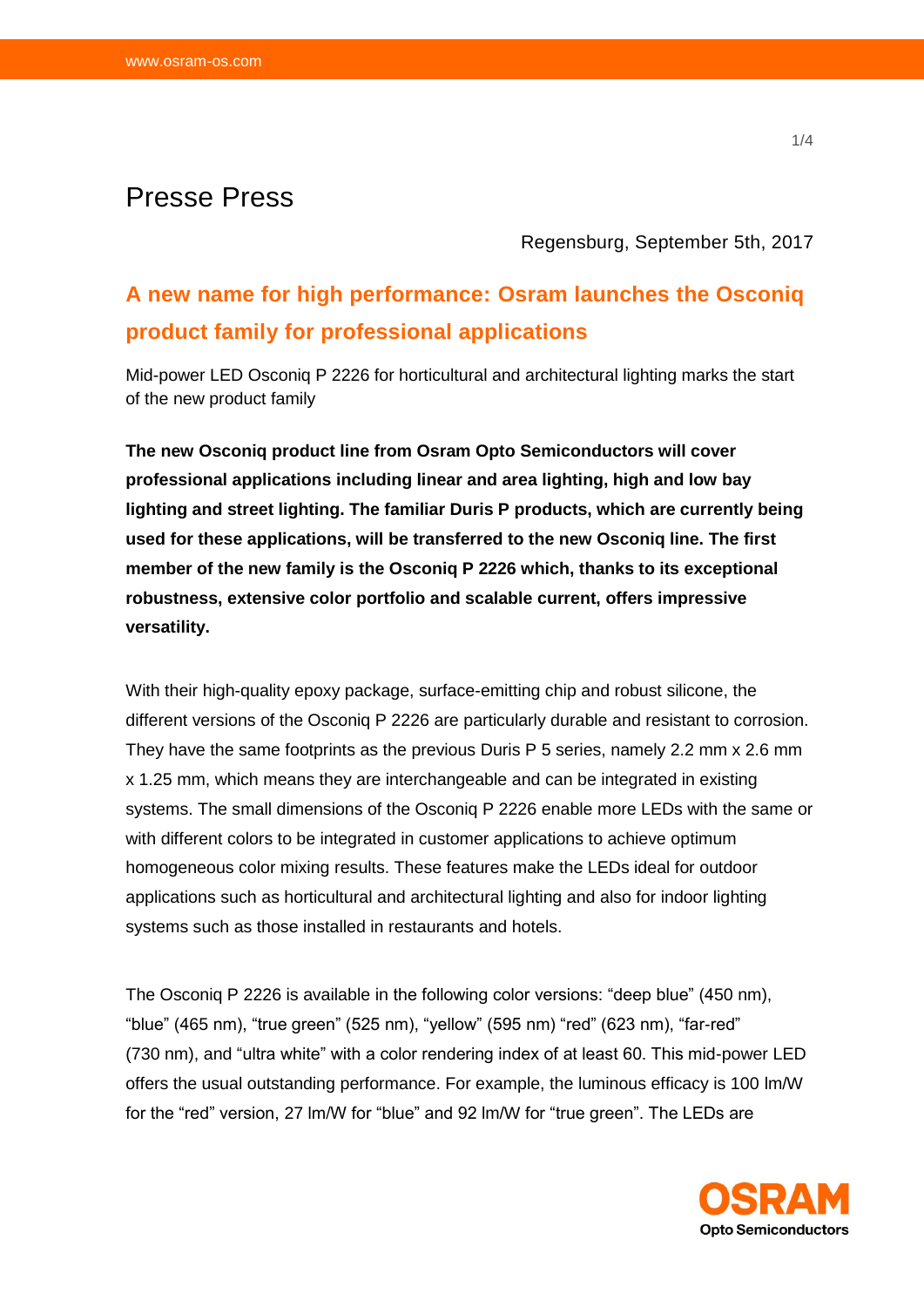designed to be used in professional indoor and outdoor applications where monochromatic colors are required. The LED also offers an impressively large bandwidth of operating points. If required, it can be operated with a flexible range of currents. While the binning current of 100 mA provides a competitive luminous flux at outstanding efficacy, the Osconiq P 2226 can be driven up to 250 mA, when clients need especially strong light.

"We are very proud to be able to offer our customers an even better and larger selection of components with the new Osconiq family and to meet their individual LED requirements. We have been able to develop an extremely robust and efficient initial product with the Osconiq P 2226. We will continue to expand the Osconiq family to cover industrial applications as high bay but also outdoor applications as street, tunnel or area lighting", said Daniel Doxsee, Head of Global Marketing General Lighting at Osram Opto Semiconductors.

#### **Press contact:**

Simon Thaler Phone +49 941 850 1693 Email: [simon.thaler@osram-os.com](mailto:simon.thaler@osram-os.com)

## **Technical information:**

Phone +49 941 850 1700 Fax +49 941 850 3305 Email: [support@osram-os.com](mailto:support@osram-os.com) Sales contacts: [www.osram-os.com/sales-contacts](http://www.osram-os.com/sales-contacts)

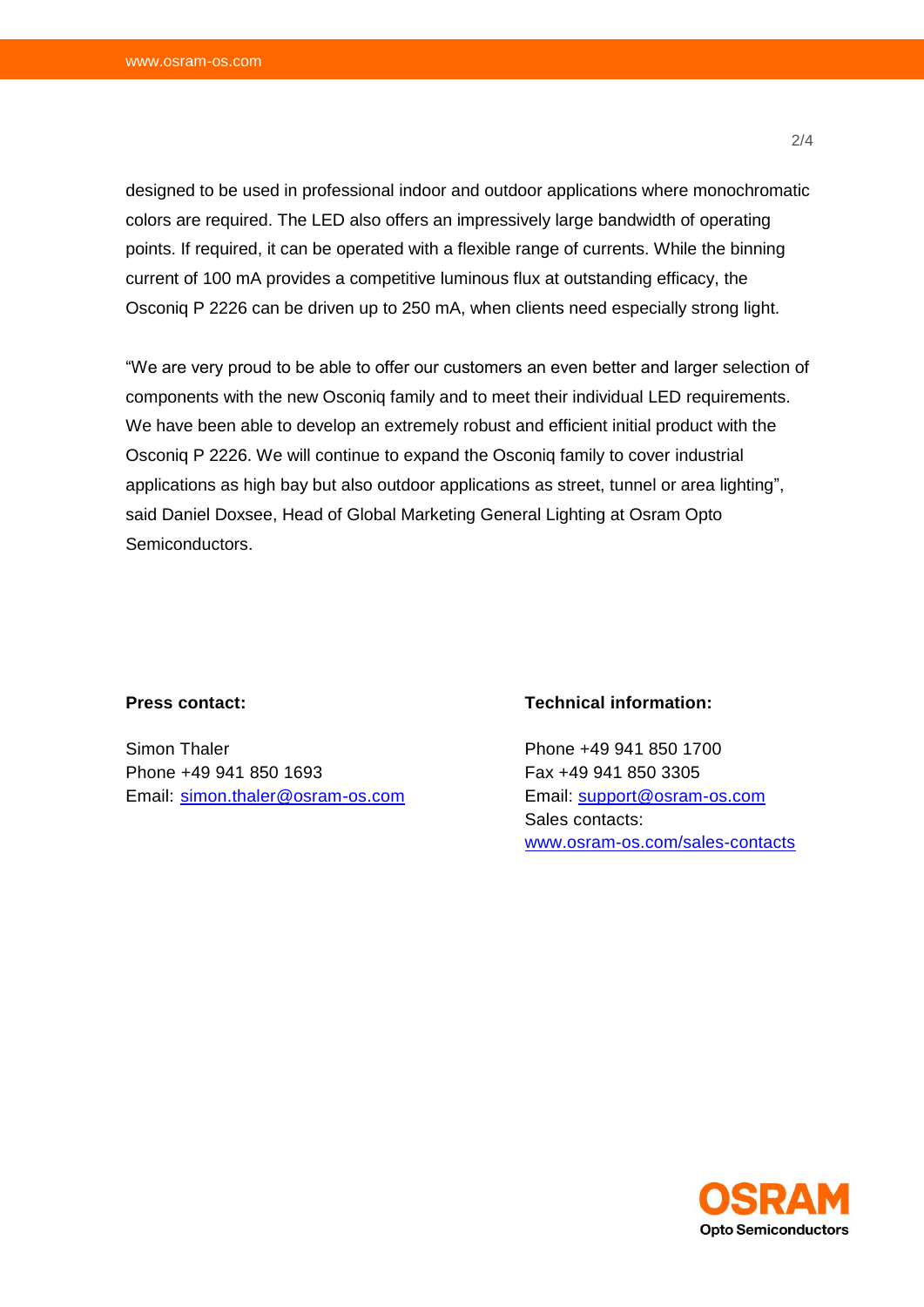

The Osconiq P2226 is the first in Osram Opto Semiconductors' new series for professional applications.

Picture: Osram



3/4